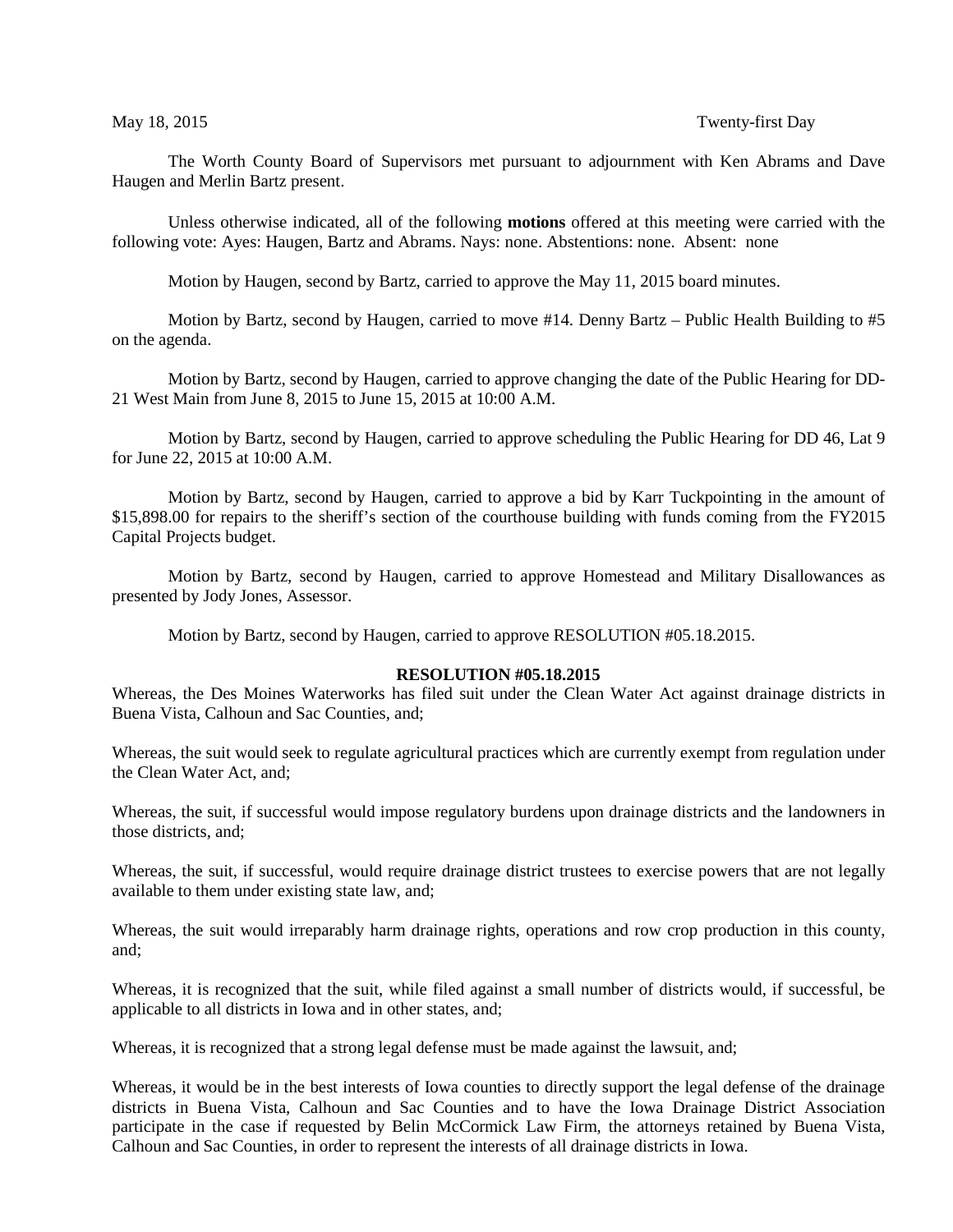Now, therefore be it resolved that the Worth County Board of Supervisors pledges financial support to help fund the legal defense of the drainage districts in Buena Vista, Calhoun and Sac Counties; and it is understood that IDDA will disperse said monies as approved by the Defense Fund Committee as agreed to by the counties and IDDA.

Now, therefore be it further resolved that the financial support will be in the amount of \$5,000/year for three\* years payable to the IDDA litigation fund for the legal defense of the drainage districts in Buena Vista, Calhoun and Sac Counties. If the lawsuit is resolved in a prompt fashion and the second or third years of the financial support is not necessary, the IDDA board will notify the county that the additional financial support is not necessary.

# **\*Payments for years two and three are contingent on annual review by the Worth County Board of Supervisors and subject to annual approval.**

Dated this  $18<sup>th</sup>$  day of May, 2015.

Worth County Board of Supervisors Kenneth J. Abrams, Chairman of the Board

Motion by Haugen, second by Bartz, carried to approve Resolution 05.18.2015A.

# **RESOLUTION 05.18.2015A TO AMEND AND RESTATE THE ELECTRONIC TRANSACTIONS CLEARINGHOUSE 28E AGREEMENT**

**WHEREAS,** Section 10 of the Electronic Transactions Clearinghouse 28E Agreement provides for amendment of the 28E Agreement by resolution of the ISAC Board of Directors, if the amendment is then submitted to a vote of the individual members counties; and

**WHEREAS**, the 28E Agreement should be amended to provide more flexibility and reflect the broader activities of the 28E entity, including: changing the entity's name to Iowa Counties Technology Services; removing the cap on the number of members of the Advisory Committee; allowing for a fee schedule; and allowing the option to have MHDS Regions and other non-county entities as members.

**NOW, THEREFORE, BE IT RESOLVED** by the Worth County Board of Supervisors that the Amended and Restated Electronic Transactions Clearinghouse 28E Agreement is hereby approved.

Approved by the Worth County Board of Supervisors on May 18, 2015. Kenneth J. Abrams, Board Chair; Jacki A. Backhaus, County Auditor

Motion by Haugen, second by Bartz, carried to approve the sheriff's monthly report with the condition that the Board requests to see an itemization of the miscellaneous line item in future reports.

Motion by Haugen, second by Bartz, carried to approve the drainage assessments: DD 1 for \$5,600; DD 2/Main for \$1,000; DD 2/Jensen Lat Main for \$9,000; DD 3 Main for \$2,226; DD4 /Lat 1 for \$5,122; DD 6/Lat 3 for \$13,604; DD 7/Main for \$2,100; DD 7/Lat 7 for \$20,515; DD 8 for \$16,000; DD 11/Main A for \$1,000; DD 11/Main D for \$1,542; DD 11/Main F for \$1,000; DD 11/Lat 58 for \$6,000; DD 11/Lat 67-35 for \$56,000; DD 13/Open Main for \$1,283; DD 13/Lat 3 Ditch for \$1,800; DD 17/Lat 2H for \$1,400; DD 17/Lat 5 for \$15,719; DD 18 for \$3,565; DD 19/Main for \$5,200; DD 21/West Main for \$37,500; DD 23/Main for \$46,000; DD 30 for \$10,200; DD 327/Lat 8 for \$1,245; DD 46/Main for \$8,300; DD 46/Lat 7 for \$1,700; DD 46/Lat 9 for \$11,200; DD 46/Lat 14 for \$12,400; DD 54 for \$1,600.